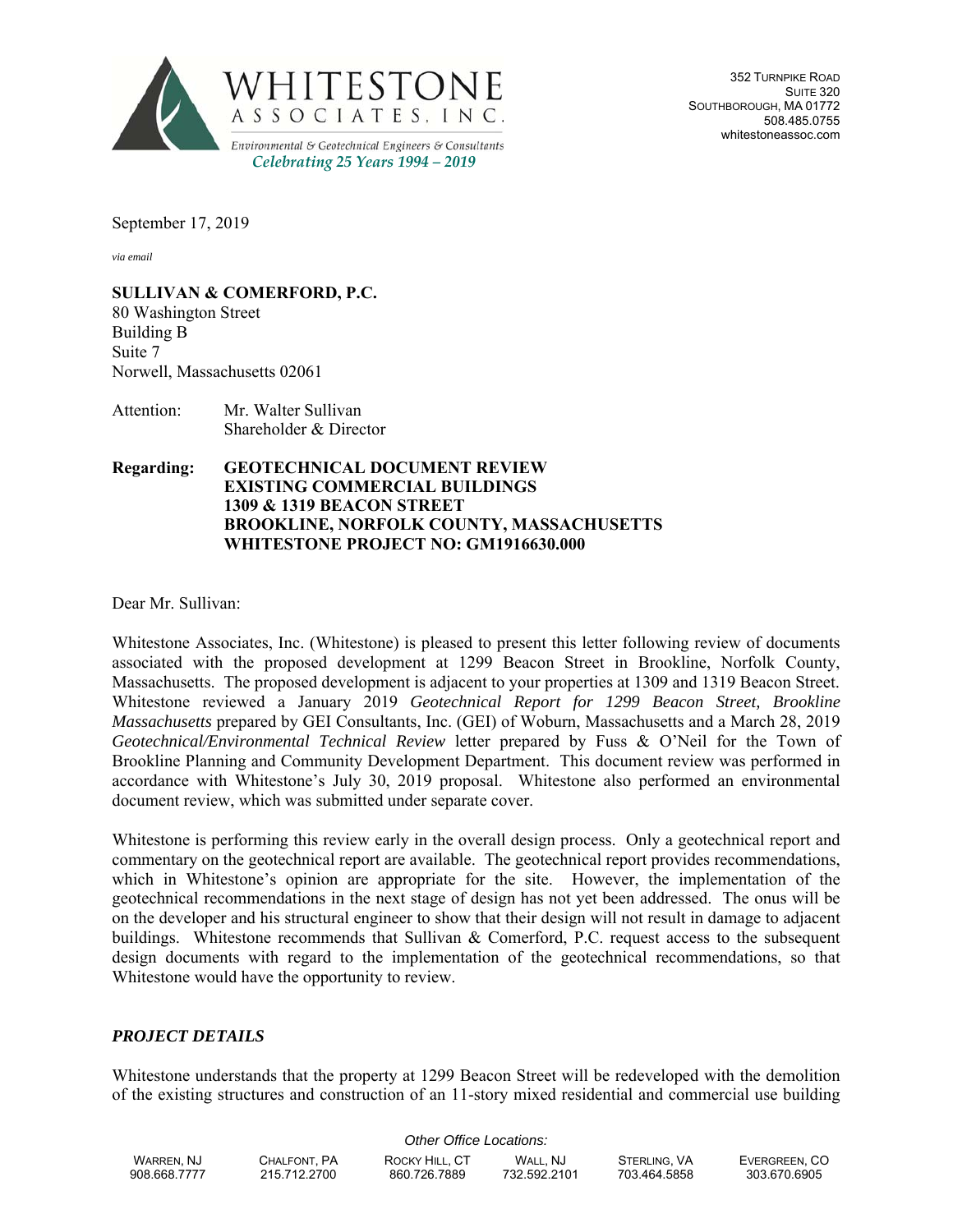

with four below-grade parking levels that will extend to a depth of about 41 feet below ground surface (fbgs). This property abuts 1309 Beacon Street. The property at 1319 Beacon Street is adjacent to the property at 1309 Beacon Street. The property at 1309 Beacon Street is developed with a three-story commercial building with five commercial units predominantly used for retail. The property at 1319 Beacon Street is developed with a three-story commercial building with five commercial units and predominantly used as a bank.

## *GEOTECHNICAL CONCERNS*

Whitestone considers that GEI geotechnical report is thorough and provides an appropriate analysis of the geotechnical issues at the site. The site is underlain by existing fill, sand, stratified sand and clay, clay, and another layer of sand to depths of at least 51 fbgs, the depth at which the borings were terminated. Groundwater level was typically around 25 fbgs, which is about 15 feet above the level of the bottom of the proposed excavation. With regard to the adjacent properties, the key concerns would be:

- soil movement, due to the excavation, of the shoring system used to support the sides of the excavation; and
- settlement of adjacent structures due to lowering of the groundwater level.

These key concerns are discussed in more detail below. However, in overall terms, these concerns would manifest themselves in excessive movement, either lateral movement towards the proposed excavation or downward movement (settlement) of the buildings adjacent to the excavation. The geotechnical report recommends pre-construction surveys, crack monitoring, and other measures. Whitestone recommends that Sullivan & Comerford, P.C. take advantage of all monitoring programs undertaken by the developer

**Excavation/Shoring:** The sides of the excavation within the adjacent property will be supported by a shoring system. The geotechnical report recommends either a "secant pile wall" or a "slurry wall", which will be installed before the excavation proceeds. Secant pile walls are constructed by boring large diameter holes with drilling mud support, installing reinforcing steel, and then displacing the drilling mud with concrete to form the piles. Initial piles are installed with a gap between them to allow secondary piles to be installed partially (by a few inches) intersecting with the initial piles to form a complete wall. Slurry walls are similar, except reinforced concrete panels are created in a deep trench to support the adjacent soil, rather than cylindrical piles. The intent would be to incorporate the concrete of the shoring system into the permanent basement structure.

As the excavation of proceeds, the secant pile or slurry wall will require lateral support. Because of lack of space outside the property within which tie-back soil anchors could be installed, the support will be provided by internal bracing, consisting of horizontal structural steel beams at several levels within the full depth of the excavation. The steel beams are temporary, being replaced by the several reinforced concrete floor slabs of the basement, which will be designed to provide permanent lateral support.

The developer's structural engineer will perform a preliminary design of the shoring system to establish its feasibility. However, the shoring contractor will be required to provide working drawings and calculations sealed by a Massachusetts Professional Engineer. The working drawings and calculations will be checked by the developer's structural engineer. Part of the shoring system design will be a determination of expected deflections and their effect on adjacent structures. Of all shoring systems, a